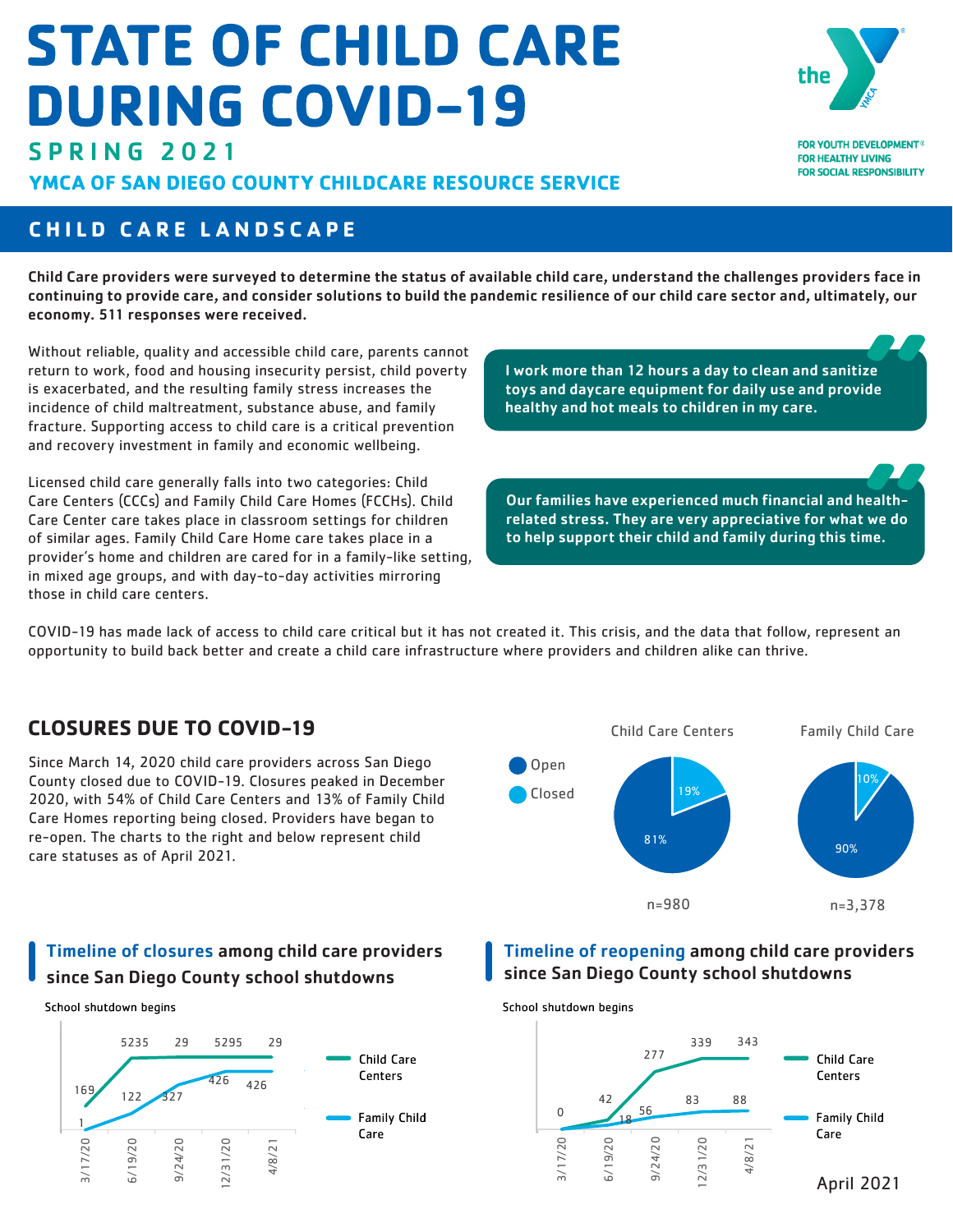# **STATE OF AFFAIRS**

The following data represents the results of the 511 providers who completed a state of child care survey in March 2021.

#### **CHILD CARE CENTERS: 80 RESPONSES FAMILY CHILD CARE: 431 RESPONSES**



**32%** are in the City of San Diego, **31%** in North County, **30%** in East County, and **7%** in South County



**61%** are licensed to care for 21-100 children, **35%** are licensed for 101+ children, and **4%** are licensed for 13-20 children



On average, open CCCs are caring for **70**  children per day



**93%** are currently open and **97%** of those are operating fully in person



On average, open CCCs have room to care for **42** more children

CURRENTLY, **61%** OF CCCs ARE NOT FULLY ENROLLED GIVEN CURRENT REGULATION GUIDELINES

**40%** OF CCCS REPORTED REGULATIONS REGARDING GROUP SIZE AND GROUP CONFIGURATION AS THE TOP CHALLENGE IN PROVIDING CHILD CARE DURING COVID-19

**47%** OF CCCS REPORTED LOSING \$90,001 OR MORE OF GROSS INCOME DURING THE COVID-9 PANDEMIC



**41%** are in the City of San Diego, **30%** in South County, **15% i**n East County, and **14%** in North County



**55%** are licensed to care for 1-8 children and **45%** are licensed for 1-14 children



**95%** are currently open and **97%** of those are operating fully in person



On average, open FCCHs are caring for **6**  children per day



On average, open FCCHs have room to care for **5** more children

#### CURRENTLY, **40%** OF FCCs ARE NOT FULLY ENROLLED GIVEN CURRENT HEALTH GUIDELINES

CURRENTLY, **38%** OF FCCHS REPORTED REDUCED ENROLLMENT AS THE TOP CHALLENGE IN PROVIDING CHILD CARE DURING COVID-19

**28%** OF FCCHS REPORTED LOSING \$5,001 - \$15,000 OF GROSS INCOME DURING THE COVID-9 PANDEMIC

In an industry where margins are already slim to none, the majority of providers are paid minimum wage. Any financial loss can be devastating to child care providers, families, children, and the local economy.

Que nos apoye económicamente para poder seguir manteniendo abierto nuestro negocio para dar un excelente servicio a los padres. Porque los padres necesitan salir a trabajar y tienes que sentirse con la seguridad de que sus hijos están bien cuidados y nosotros estamos para apoyarlos con sus hijos.

To support us financially so that we can continue to keep our business open to give excellent service to parents. Because parents need to go out to work and know their children are safe and well cared for, and we are here to support them.

# **CLOSED PROVIDERS**

7% of CCCS and 5% of FCCHs are closed. 60% of those CCCs and 57% of those FCCHs have plans to re-open. Providers face several challenges to resuming operations.

#### CHALLENGES TO RESUMING OPERATIONS



employee payroll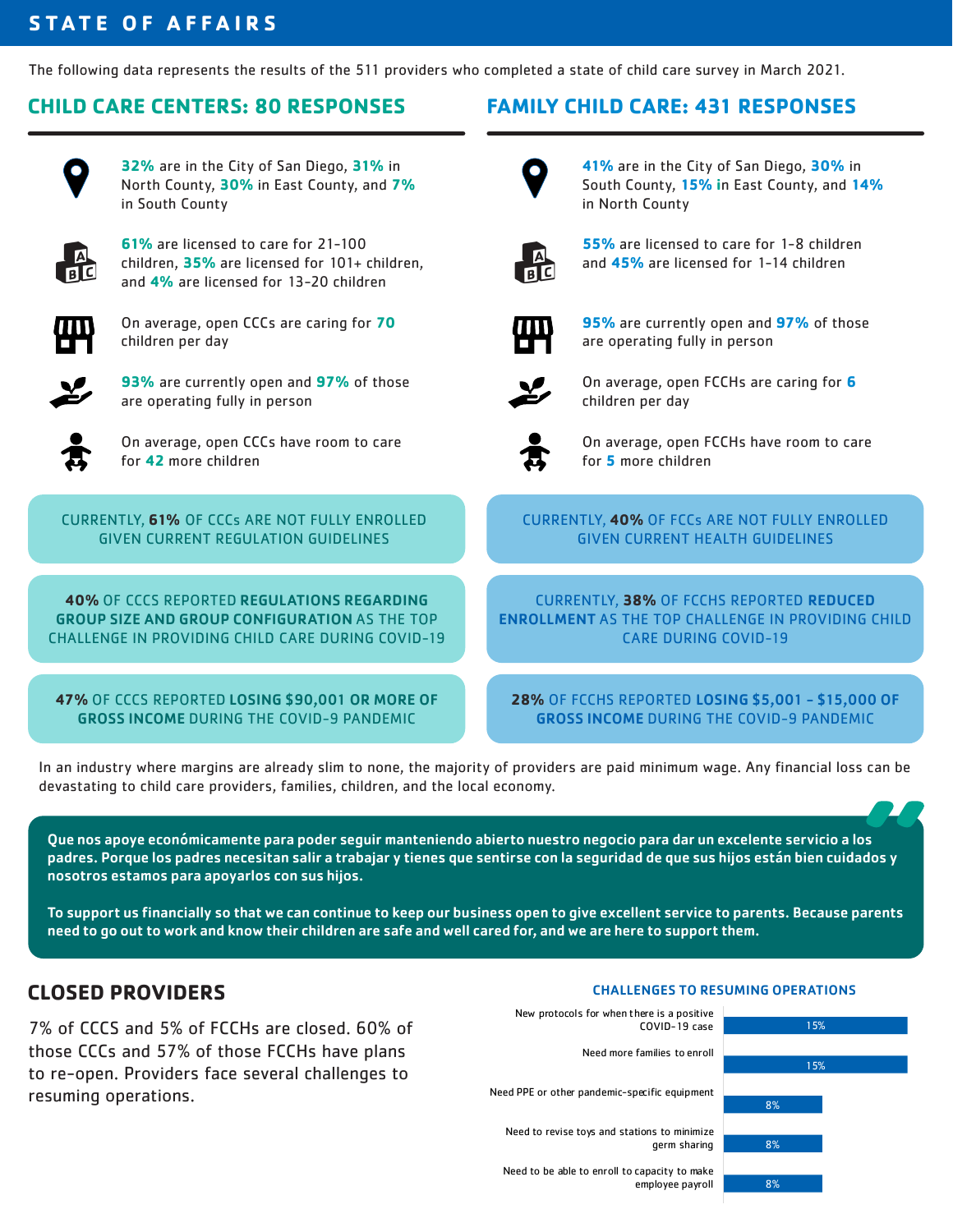# **CURRENT CONDITIONS**

Child care providers were asked to rate their current child care facility's state of repair, suitability for child care, cost, value, and overall program. Programs generally rated themselves in the good and excellent categories. A significant barrier facing the community regarding child care supply is limited facility capacity. Both new facilities and renovations of existing facilities can help address this barrier.



As a provider who has been providing quality care, the [elected officials] could help me by providing support for providers who want to expand to a large license or wish to open a center so we would be able to support more families with their childcare needs.

# **ASPIRATIONS TO GROW**

- **56%** OF CHILD CARE CENTERS CURRENTLY LEASE/RENT THEIR FACILITIES.
- **57%** OF THOSE WOULD PREFER TO OWN.
- **17%** HAVE ASPIRATIONS TO GROW THEIR CHILD CARE OPERATION IN THE NEXT 12 MONTHS
- **37%** OF FAMILY CHILD CARE CURRENTLY LEASE/RENT THEIR FACILITIES.
- **93%** OF THOSE WOULD PREFER TO OWN.
- **38%** HAVE ASPIRATIONS TO GROW THEIR CHILD CARE OPERATION IN THE NEXT 12 MONTHS

Lack of adequate funding for the expansion or renovation, difficulty filling new slots, and difficulty acquiring required staffing for additional capacity were reported as the top three challenges to expanding child care programs.